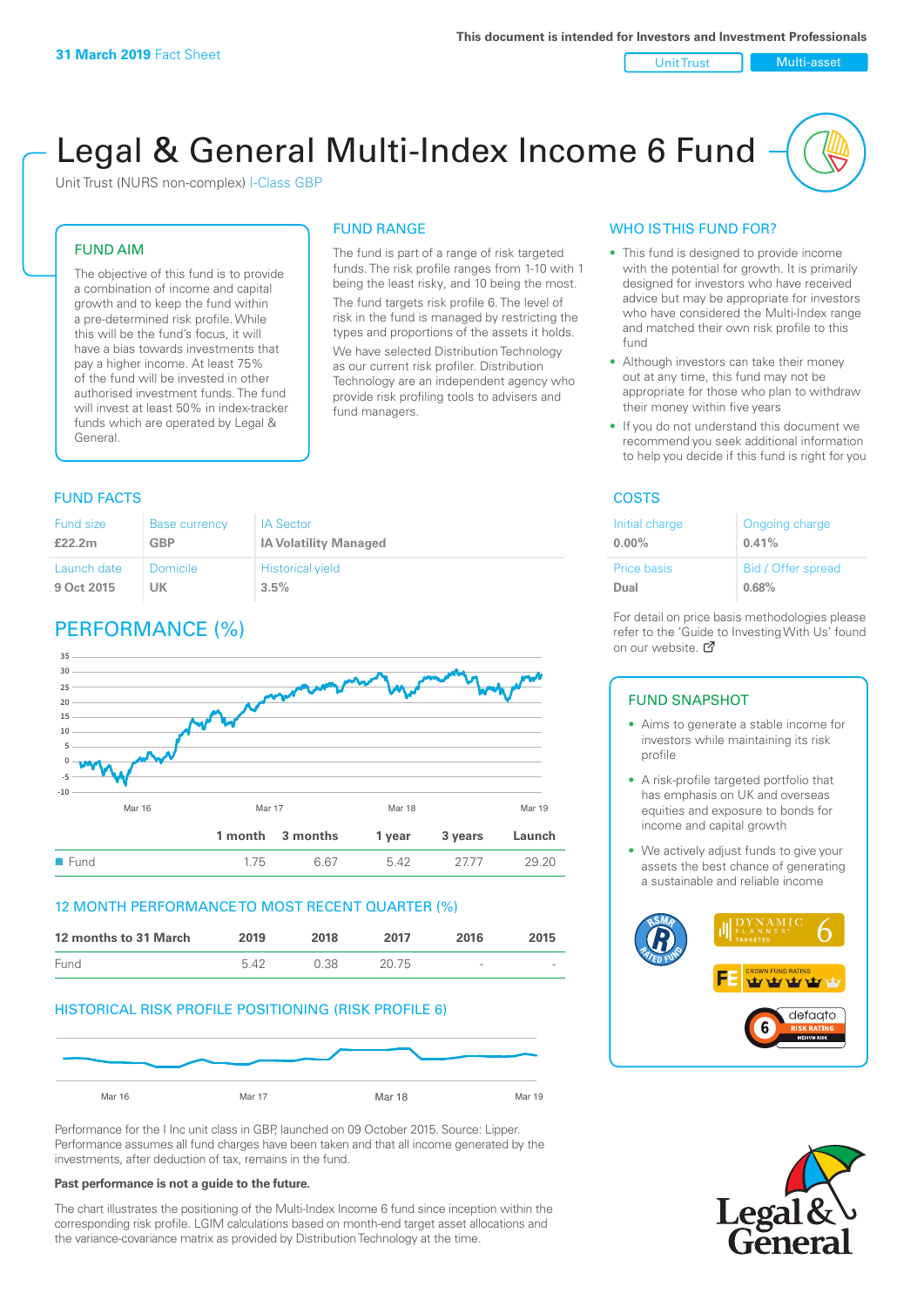### Legal & General Multi-Index Income 6 Fund

Unit Trust (NURS non-complex) I-Class GBP

### PORTFOLIO BREAKDOWN

All data source LGIM unless otherwise stated. Totals may not sum due to rounding.



![](_page_1_Picture_6.jpeg)

#### FUND MANAGERS

The fund managers have responsibility for managing the multi-index fund range. They are part of the Multi-Asset Funds (MAF) team in LGIM. This team focuses on designing and managing multi-asset funds that are tailored to match the specific objectives of various client types. The team sits within a wider Asset Allocation team which combines both depth of experience with a broad range of expertise from different fields, including fund management, investment consulting and risk management roles.

### TOP 10 HOLDINGS (%)

| <b>L&amp;G UK Index Trust</b>                                    | 10.7 |
|------------------------------------------------------------------|------|
| iShares UK Dividend UCITS ETF                                    | 10.5 |
| L&G Emerging Markets Government Bond (US\$) Index Fund           | 8.0  |
| L&G Emerging Markets Government Bond (Local Currency) Index Fund | 6.9  |
| <b>L&amp;G US Index Trust</b>                                    | 6.1  |
| L&G High Income Trust                                            | 5.9  |
| L&G Global Emerging Markets Index Fund                           | 5.0  |
| <b>L&amp;G Pacific Index Trust</b>                               | 4.9  |
| L&G European Index Trust                                         | 4.9  |
| iShares Euro Dividend UCITS ETF                                  | 4.2  |